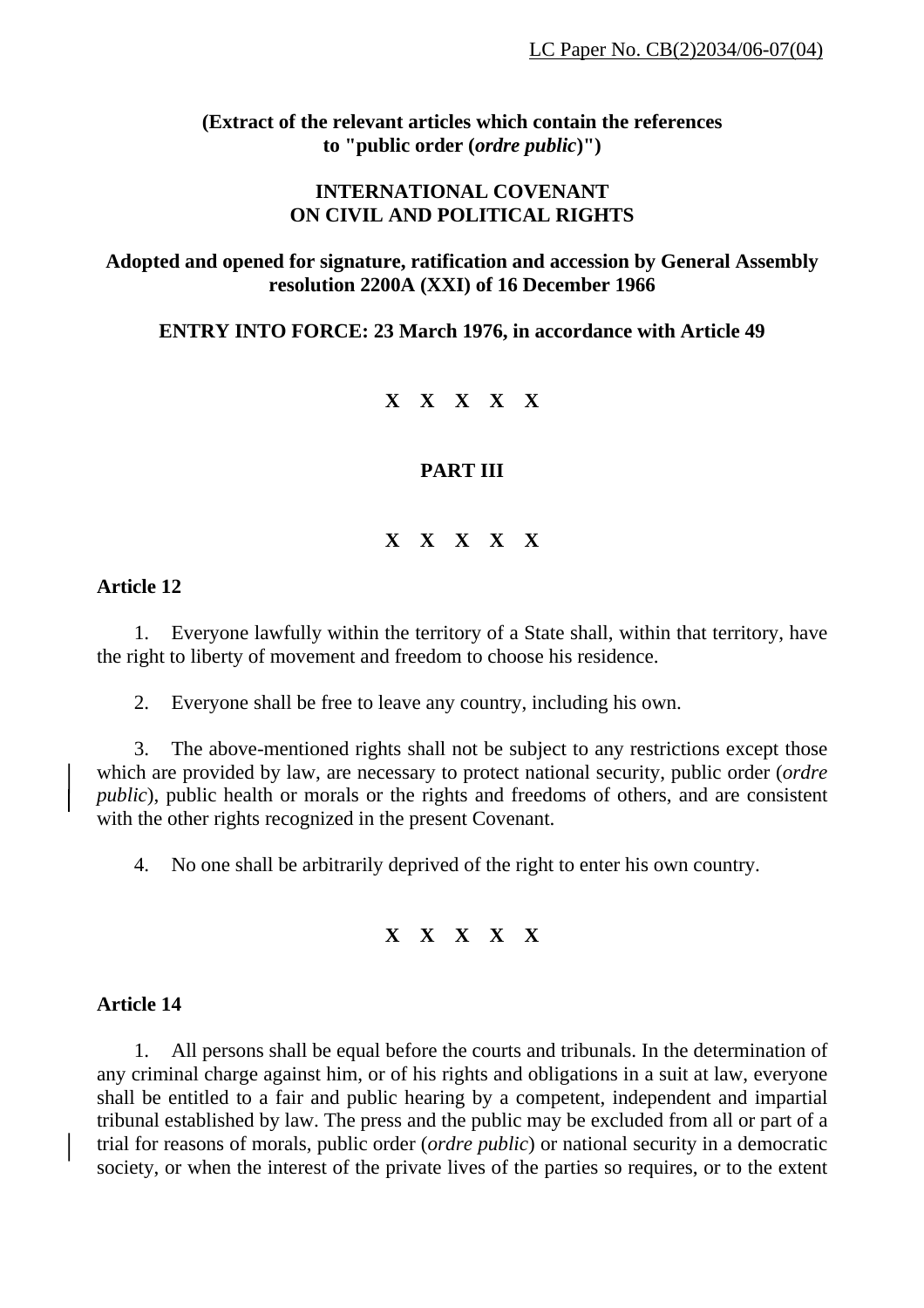strictly necessary in the opinion of the court in special circumstances where publicity would prejudice the interests of justice; but any judgement rendered in a criminal case or in a suit at law shall be made public except where the interest of juvenile persons otherwise requires or the proceedings concern matrimonial disputes or the guardianship of children.

 2. Everyone charged with a criminal offence shall have the right to be presumed innocent until proved guilty according to law.

 3. In the determination of any criminal charge against him, everyone shall be entitled to the following minimum guarantees, in full equality:

- (a) To be informed promptly and in detail in a language which he understands of the nature and cause of the charge against him;
- (b) To have adequate time and facilities for the preparation of his defence and to communicate with counsel of his own choosing;
- (c) To be tried without undue delay;
- (d) To be tried in his presence, and to defend himself in person or through legal assistance of his own choosing; to be informed, if he does not have legal assistance, of this right; and to have legal assistance assigned to him, in any case where the interests of justice so require, and without payment by him in any such case if he does not have sufficient means to pay for it;
- (e) To examine, or have examined, the witnesses against him and to obtain the attendance and examination of witnesses on his behalf under the same conditions as witnesses against him;
- (f) To have the free assistance of an interpreter if he cannot understand or speak the language used in court;
- (g) Not to be compelled to testify against himself or to confess guilt.

 4. In the case of juvenile persons, the procedure shall be such as will take account of their age and the desirability of promoting their rehabilitation.

 5. Everyone convicted of a crime shall have the right to his conviction and sentence being reviewed by a higher tribunal according to law.

 6. When a person has by a final decision been convicted of a criminal offence and when subsequently his conviction has been reversed or he has been pardoned on the ground that a new or newly discovered fact shows conclusively that there has been a miscarriage of justice, the person who has suffered punishment as a result of such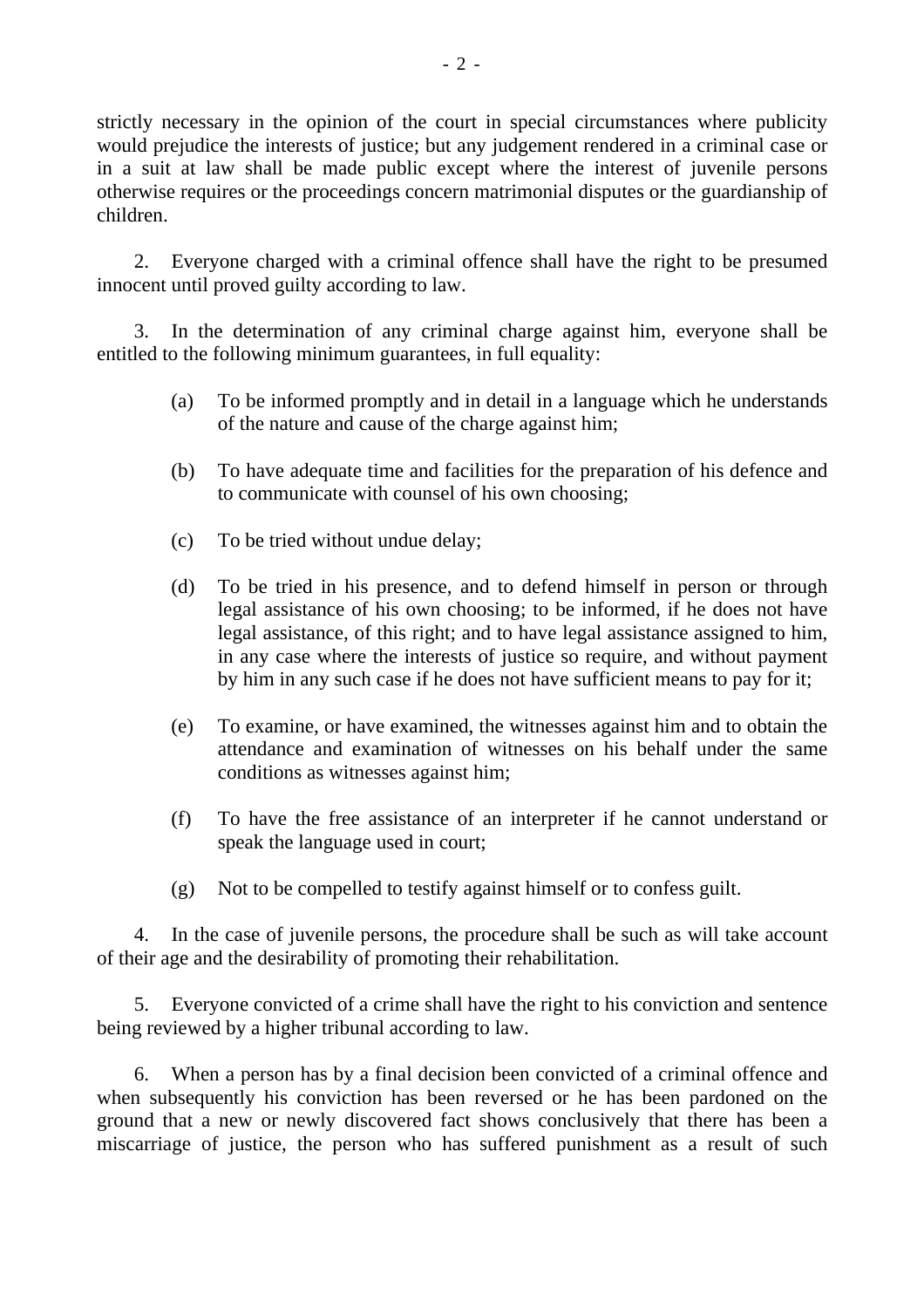conviction shall be compensated according to law, unless it is proved that the non-disclosure of the unknown fact in time is wholly or partly attributable to him.

 7. No one shall be liable to be tried or punished again for an offence for which he has already been finally convicted or acquitted in accordance with the law and penal procedure of each country.

**X X X X X**

### **Article 19**

1. Everyone shall have the right to hold opinions without interference.

 2. Everyone shall have the right to freedom of expression; this right shall include freedom to seek, receive and impart information and ideas of all kinds, regardless of frontiers, either orally, in writing or in print, in the form of art, or through any other media of his choice.

 3. The exercise of the rights provided for in paragraph 2 of this article carries with it special duties and responsibilities. It may therefore be subject to certain restrictions, but these shall only be such as are provided by law and are necessary:

- (a) For respect of the rights or reputations of others;
- (b) For the protection of national security or of public order (*ordre public*), or of public health or morals.

# **X X X X X**

# **Article 21**

The right of peaceful assembly shall be recognized. No restrictions may be placed on the exercise of this right other than those imposed in conformity with the law and which are necessary in a democratic society in the interests of national security or public safety, public order (*ordre public*), the protection of public health or morals or the protection of the rights and freedoms of others.

#### **Article 22**

 1. Everyone shall have the right to freedom of association with others, including the right to form and join trade unions for the protection of his interests.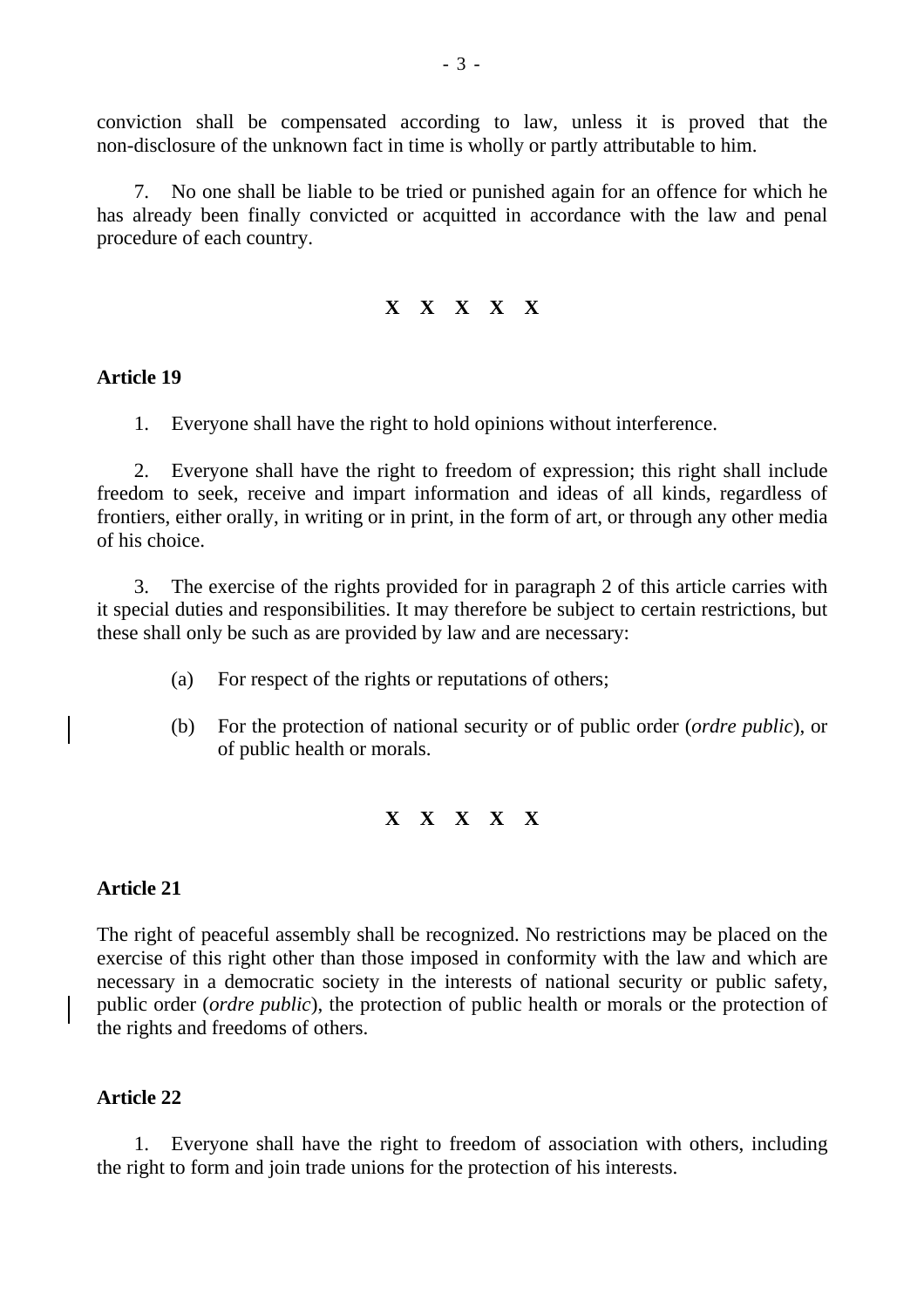2. No restrictions may be placed on the exercise of this right other than those which are prescribed by law and which are necessary in a democratic society in the interests of national security or public safety, public order (*ordre public*), the protection of public health or morals or the protection of the rights and freedoms of others. This article shall not prevent the imposition of lawful restrictions on members of the armed forces and of the police in their exercise of this right.

 3. Nothing in this article shall authorize States Parties to the International Labour Organisation Convention of 1948 concerning Freedom of Association and Protection of the Right to Organize to take legislative measures which would prejudice, or to apply the law in such a manner as to prejudice, the guarantees provided for in that Convention.

### **X X X X X**

### **Application of the Covenant to the Hong Kong Special Administrative Region**

 In 1976, the Government of the United Kingdom ratified the International Covenant on Civil and Political Rights with certain reservations and declarations, and extended the Covenant to 10 British dependent territories including Hong Kong.

 On 20 June 1997, the Government of the People's Republic of China notified the United Nations Secretary-General in a Note that –

 "In accordance with the Joint Declaration of the Government of the United Kingdom of Great Britain and North Ireland and the Government of the People's Republic of China on the Question of Hong Kong signed on 19 December 1984 (hereinafter referred to as the Joint Declaration), the People's Republic of China will resume the exercise of sovereignty over Hong Kong with effect from 1 July 1997. Hong Kong will, with effect from that date, become a Special Administrative Region of the People's Republic of China. ... Furthermore, it is provided both in Section XI of Annex I to the Joint Declaration and Article 153 of the Basic Law that international agreements to which the People's Republic of China is not a party but which are implemented in Hong Kong may continue to be implemented in the Hong Kong Special Administrative Region."

 In this connection, the Government of the People's Republic of China informed the United Nations Secretary-General that the provisions of the International Covenant on Civil and Political Rights as applied to Hong Kong shall remain in force beginning from 1 July 1997. The application of the Covenant is also provided for in Article 39 of the Basic Law.

 The reservations and declarations in the Covenant which continue to apply to the Hong Kong Special Administrative Region are as follows-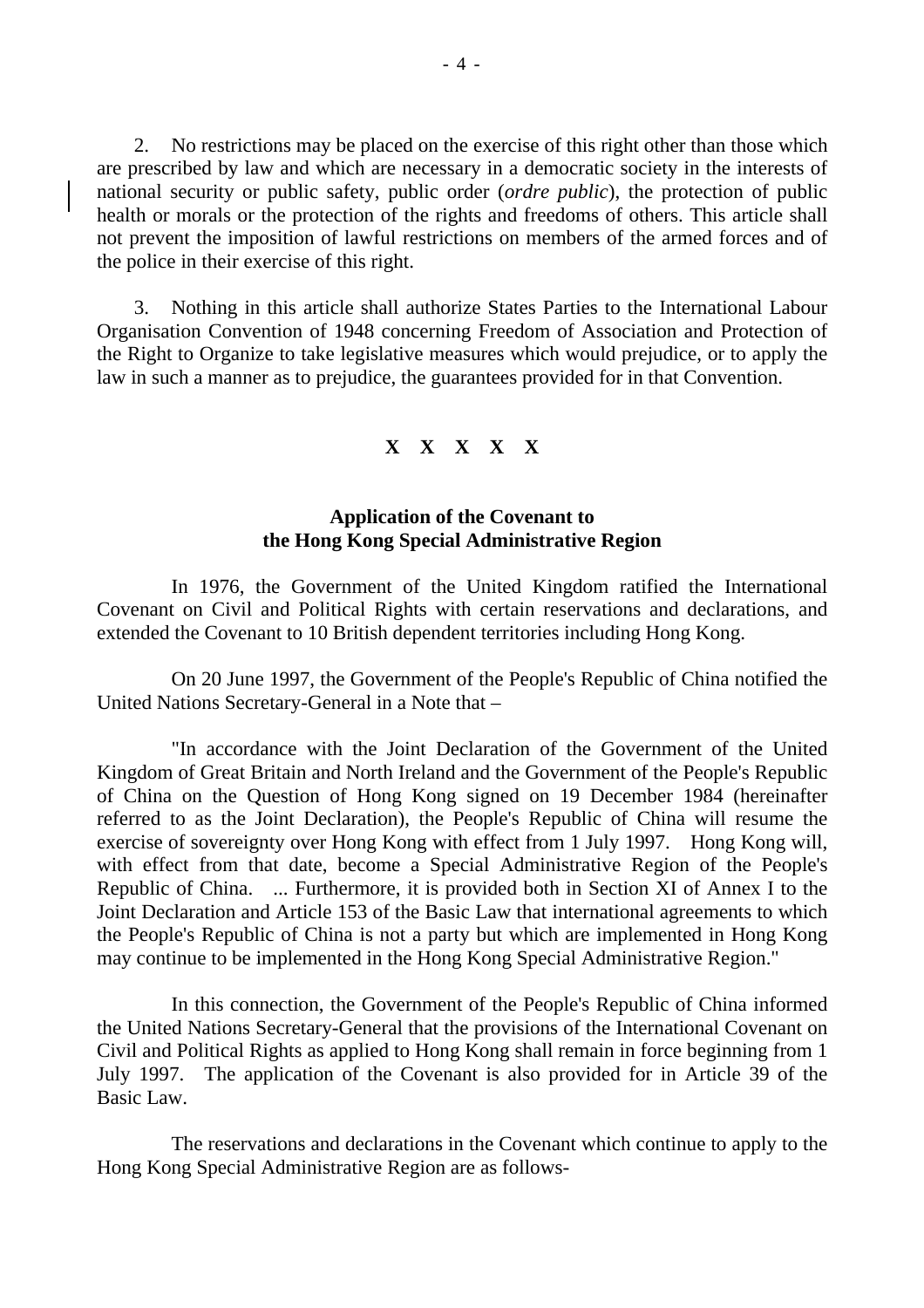#### *Declaration made on signing the Covenant*

 "First, the Government of the United Kingdom declare their understanding that, by virtue of Article 103 of the Charter of the United Nations, in the event of any conflict between their obligations under Article 1 of the Covenant and their obligations under the Charter (in particular, under Articles 1, 2 and 73 thereof) their obligations under the Charter shall prevail."

#### *Declarations and reservations made on depositing the instrument of ratification of the Covenant*

 "Firstly the Government of the United Kingdom maintain their declaration in respect of Article 1 made at the time of signature of the Covenant."

 "The Government of the United Kingdom reserve the right to apply to members of and persons serving with the armed forces of the Crown and to persons lawfully detained in penal establishments of whatever character such laws and procedures as they may from time to time deem to be necessary for the preservation of service and custodial discipline and their acceptance of the provisions of the Covenant is subject to such restrictions as may for these purposes from time to time be authorized by law."

 "Where at any time there is a lack of suitable prison facilities or where the mixing of adults and juveniles is deemed to be mutually beneficial, the Government of the United Kingdom reserve the right not to apply Article 10.2(b) and 10.3 so far as those provisions require juveniles who are detained to be accommodated separately from adults, …"

 "The Government of the United Kingdom reserve the right to interpret the provisions of Article 12.1 relating to the territory of a State as applying separately to each of the territories comprising the United Kingdom and its dependencies."

 "The Government of the United Kingdom reserve the right to continue to apply such immigration legislation governing entry into, stay in and departure from the United Kingdom as they may deem necessary from time to time and, accordingly, their acceptance of Article 12.4 and of the other provisions of the Covenant is subject to the provisions of any such legislation as regards persons not at the time having the right under the law of the United Kingdom to enter and remain in the United Kingdom. The United Kingdom also reserves a similar right in regard to each of its dependent territories."

 "The Government of the United Kingdom reserve the right not to apply Article 13 in Hong Kong in so far as it confers a right of review of a decision to deport an alien and a right to be represented for this purpose before the competent authority."

 "The Government of the United Kingdom interpret Article 20 consistently with the rights conferred by Articles 19 and 21 of the Covenant and having legislated in